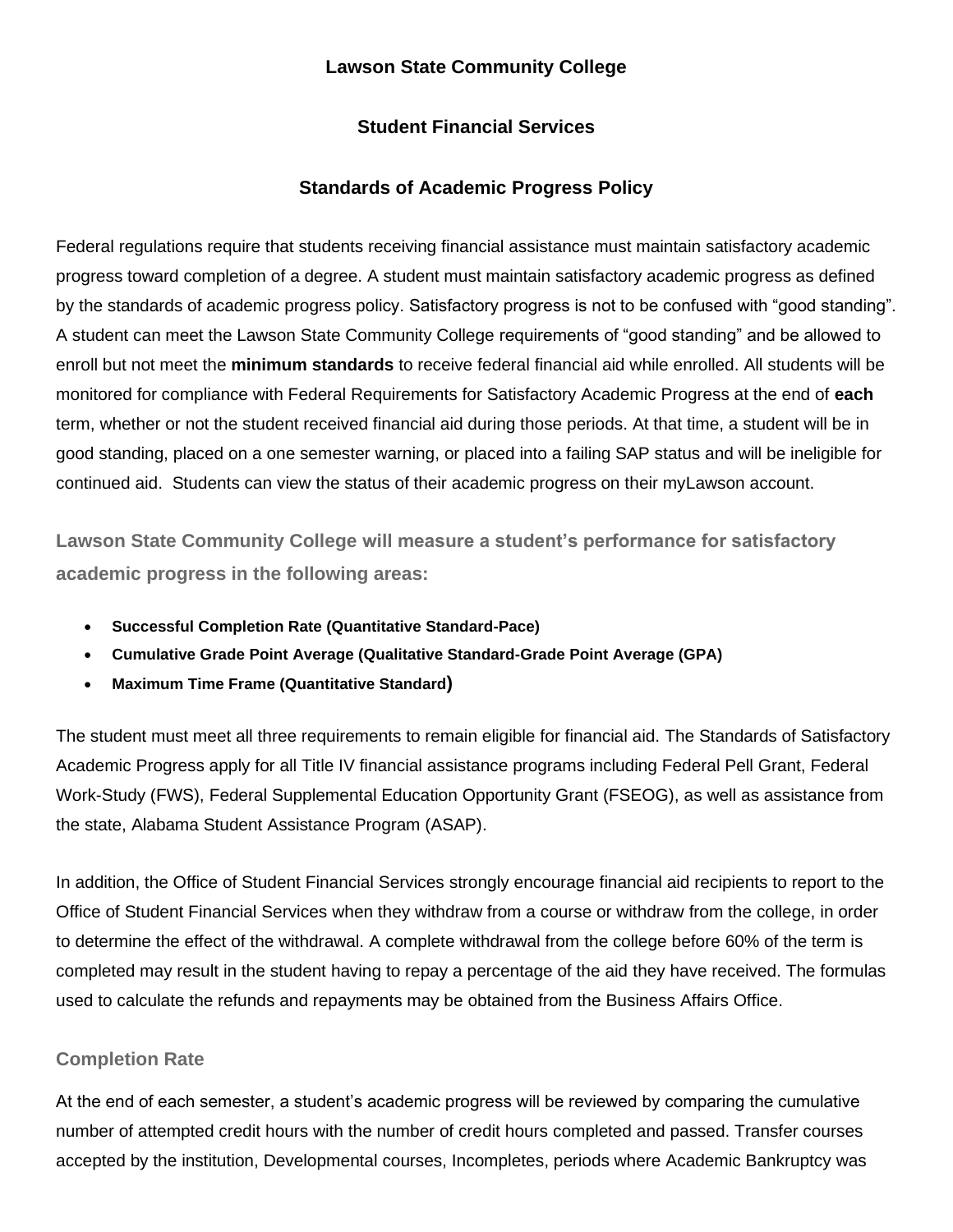applied, and forgiven courses **must** be factored into the completion rate calculation **whether financial aid was received or not**.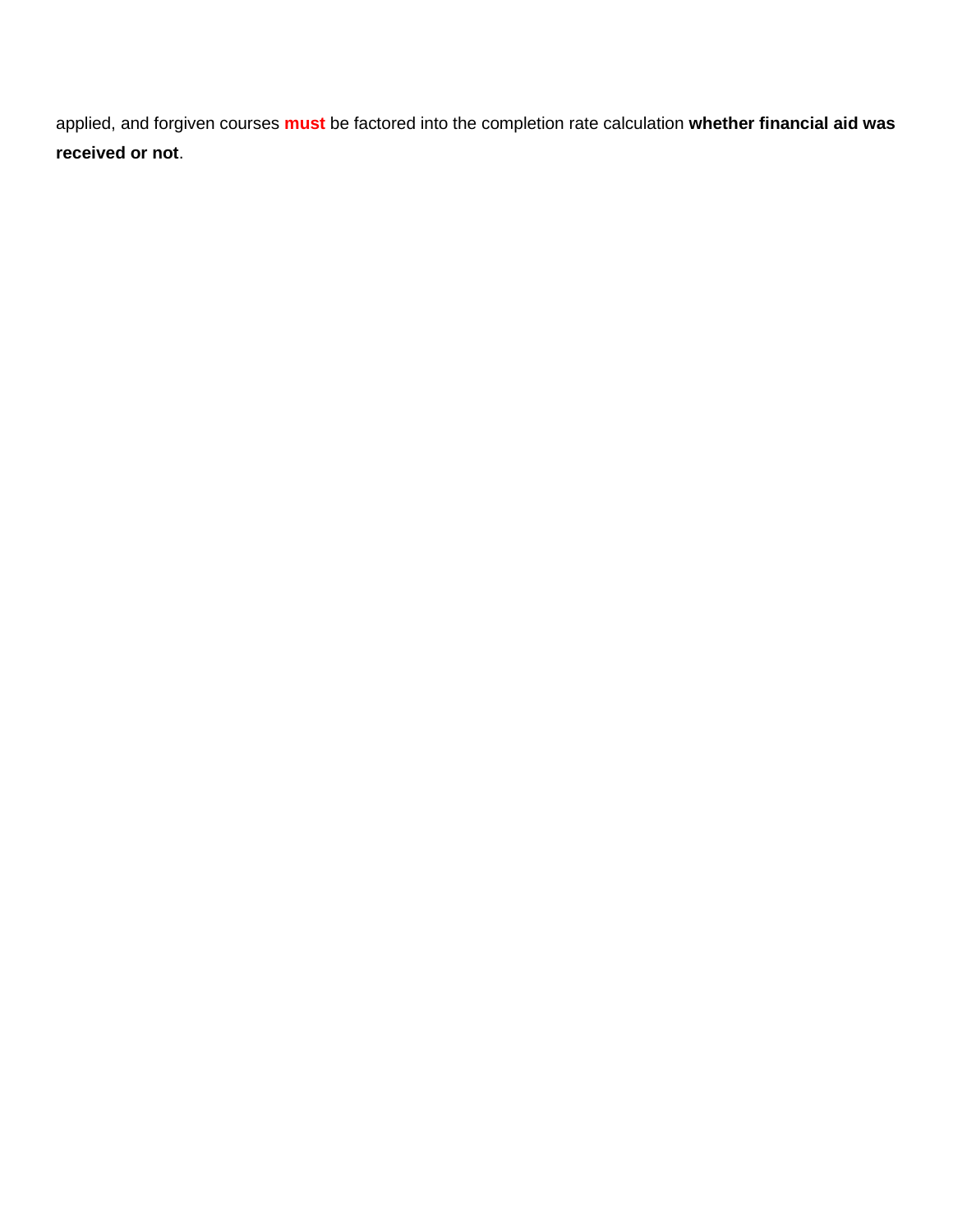### **Effective Fall 2020:**

Students enrolled in a certificate, diploma, AS, AAS, AAT, AOT, or long certificate program requiring more than 26 credit hours must achieve a completion rate of the following:

- Students who have attempted 0-21 semester credit hours must pass 58% or more of the cumulative number of attempted credit hours.
- Students who have attempted 22-32 semester credit hours must pass 62% or more of the cumulative number of attempted credit hours.
- Students who have attempted 33 or more semester credit hours must pass 67% or more of the cumulative number of attempted credit hours.

Students enrolled in Short Certificate Programs equal to 24-29 credit hours must achieve a completion of the following:

- Students who have attempted 0-12 semester credit hours must pass 58% or more of the cumulative number of attempted credit hours
- Students who have attempted 13 or more semester credit hours must pass 67% or more of the cumulative number of attempted credit hours

#### **Cumulative Grade Point Average**

Financial aid recipients must maintain the following required grade point averages according to number of hours attempted. This includes all attempted hours, transfer hours, and developmental courses taken, whether or not financial aid was received, or courses were successfully completed.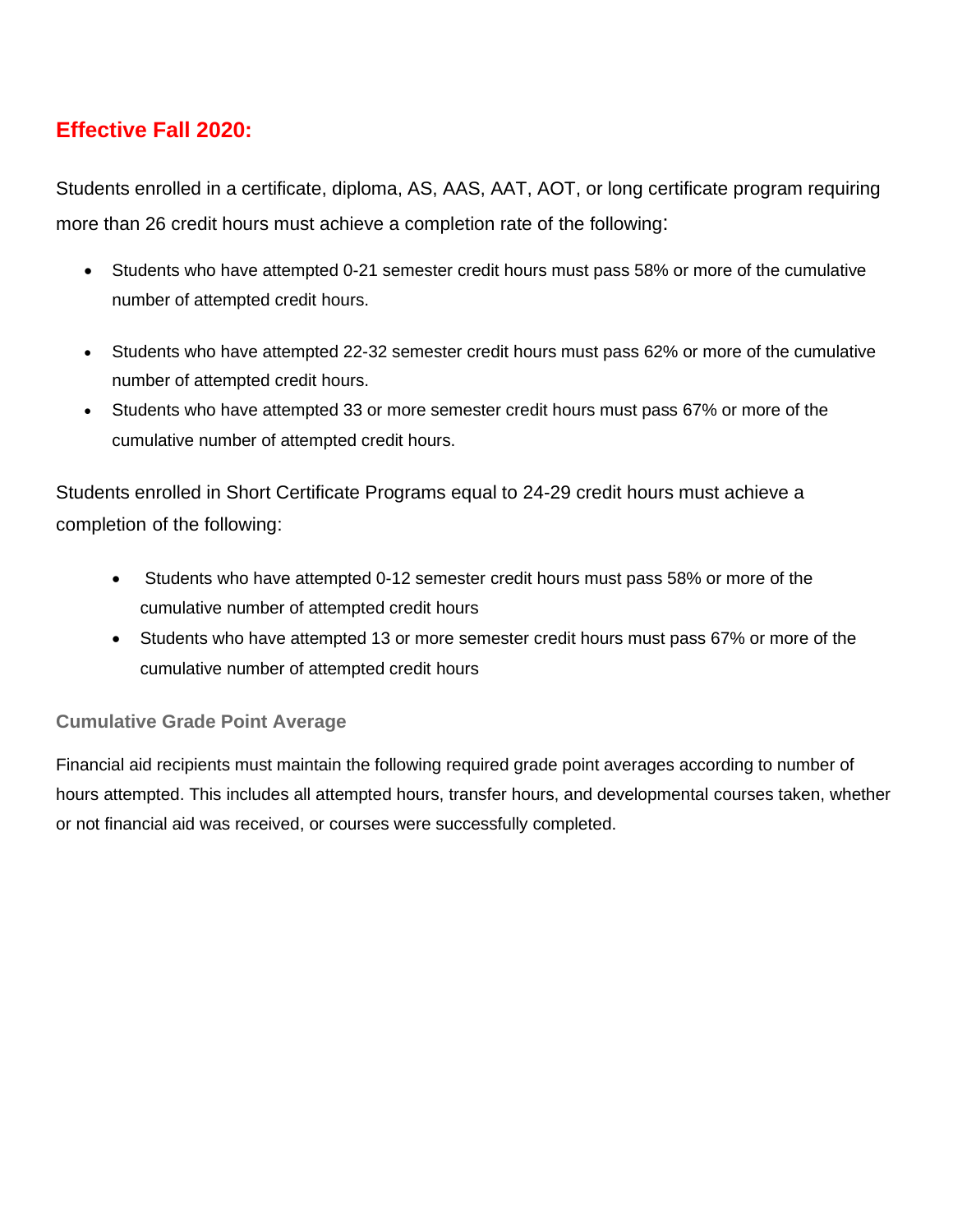#### **Effective Summer 2018:**

Students enrolled in a certificate, diploma, AS, AAS, AAT, AOT, or long certificate program requiring more than 26 credit hours must achieve a complete Grade Point Average (GPA) of:

- Students who have attempted 0-21 semester credit hours must achieve and maintain a 1.5 cumulative grade point average (GPA).
- Students who have attempted 22-32 semester credit hours must achieve and maintain a 1.75 cumulative GPA.
- Students who have attempted 33 or more semester credit hours must achieve and maintain a 2.0 cumulative GPA.

Students enrolled in Short Certificate Programs equal to 24-29 credit hours must achieve the following:

- Students who have attempted 0-12 semester credit hours must achieve and maintain a 1.5 GPA. or more of the cumulative number of attempted credit hours
- Students who have attempted 13 or more semester credit hours must achieve and maintain a 2.0 GPA.

**The following information is considered when evaluating a student's satisfactory academic progress:**

- Withdrawals (W, WP and WF), incomplete (I), in progress (IP), and failure (F) are considered attempted but not passed hours.
- Repeated courses for which the student has been granted academic bankruptcy are included in the calculation of both attempted and passed hours. Financial aid will cover the repeat of a course that a student has previously passed up to one time.
- Audited courses are not considered credits attempted or passed. Students cannot use Title IV funds to pay for audited courses.
- Transfer credits do not count in the calculation of the GPA, but they are included in the calculation of both attempted and passed hours.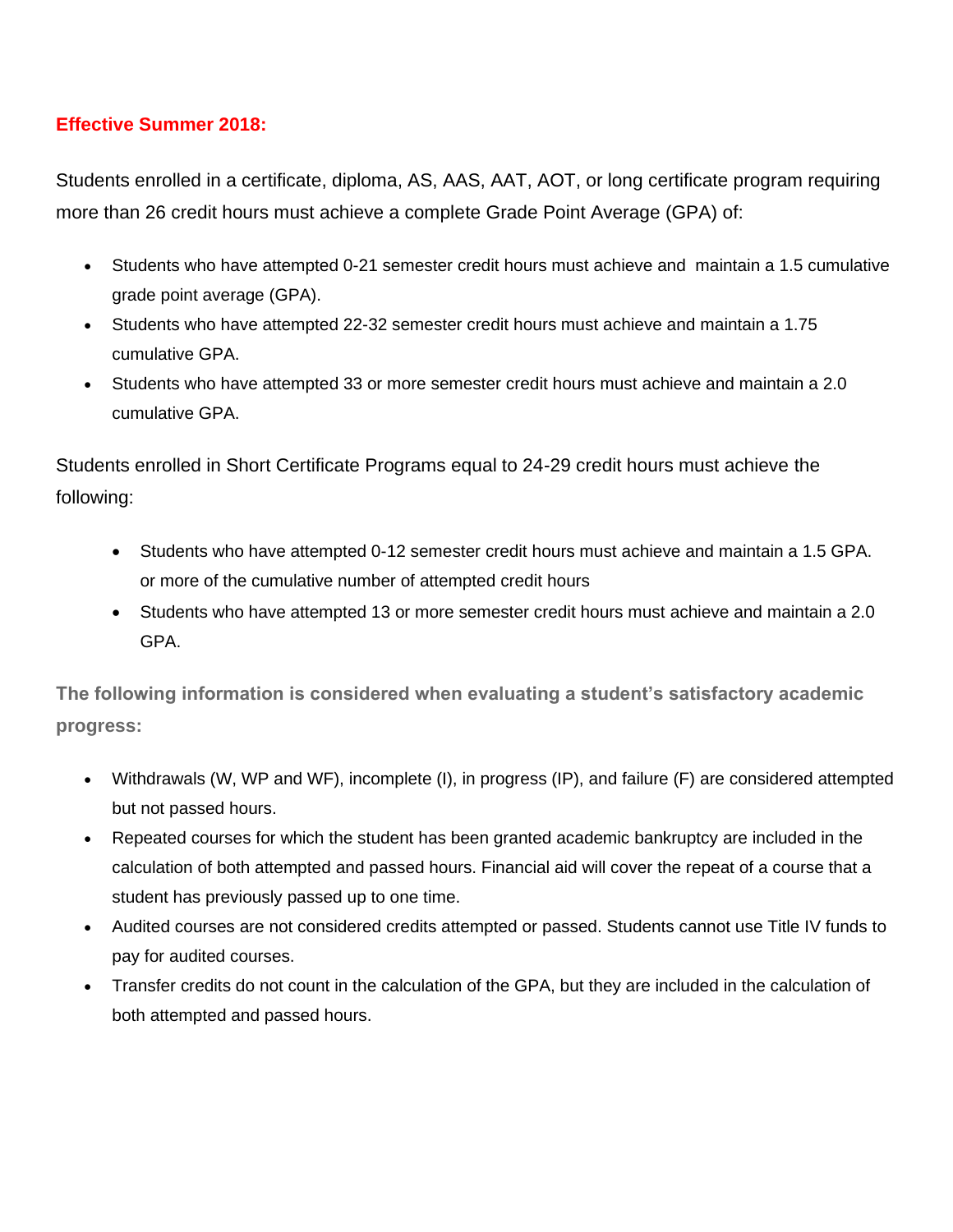**Students need to be aware of the following:**

- Withdrawals (W, WP, and WF), incomplete (I), in progress (IP), and failure (F) are considered attempted hours and could affect the GPA requirements and your Financial Aid eligibility.
- The transfer GPA from another school is never combined with a student's Lawson State GPA. If the student has never attended Lawson State, the cumulative GPA from the last school attended will be used to determine eligibility.

#### **Maximum Time Frame**

The maximum time frame for completing a program of study is 150% of the required length of the student's specific program. All attempted courses, to include transfer credits accepted by the institution, incompletes, periods where Academic Bankruptcy was applied, forgiven courses, and developmental courses, must be factored into the calculation for Maximum Time Frame. All attempted courses are included whether or not financial aid was received, or courses were successfully completed. A student is no longer eligible to receive financial aid once they have attempted 150% of the number of hours required for their degree or certificate.

#### **Examples:**

- If your degree requires 60 credit hours to obtain your degree:  $60 \times 150\% = 90$  hours maximum time frame. You are eligible for only the first 90 hours of attendance.
- If a student transfers into LSCC, these hours are included when calculating the maximum time frame for the student's degree. The student who has 40 hours of transfer credit from another institution and is attempting to complete a 60-hour degree program at Lawson State must consider the hours they have left to complete their degree. For example:  $60 \times 150\% = 90 - 40 = 50$  credit remaining before the student reaches the maximum time allowed for degree funding.

A change in program of study will be allowed. However, aid will be granted only for additional required hours as determined by comparison of the two programs of study. A financial aid recipient may not be paid for more than 30 credit hours of remedial courses. In addition to the above procedures, the maximum length of a student's program may not exceed 150% of the minimum length required to complete the program.

#### **Financial Aid Warning**

The Satisfactory Academic Progress (SAP) of financial aid recipients is reviewed at the end of each academic semester regardless of whether the student receives financial aid. If the student is not making satisfactory academic progress, the student will be placed on a one semester academic warning. A student on an academic warning is eligible to receive financial aid.